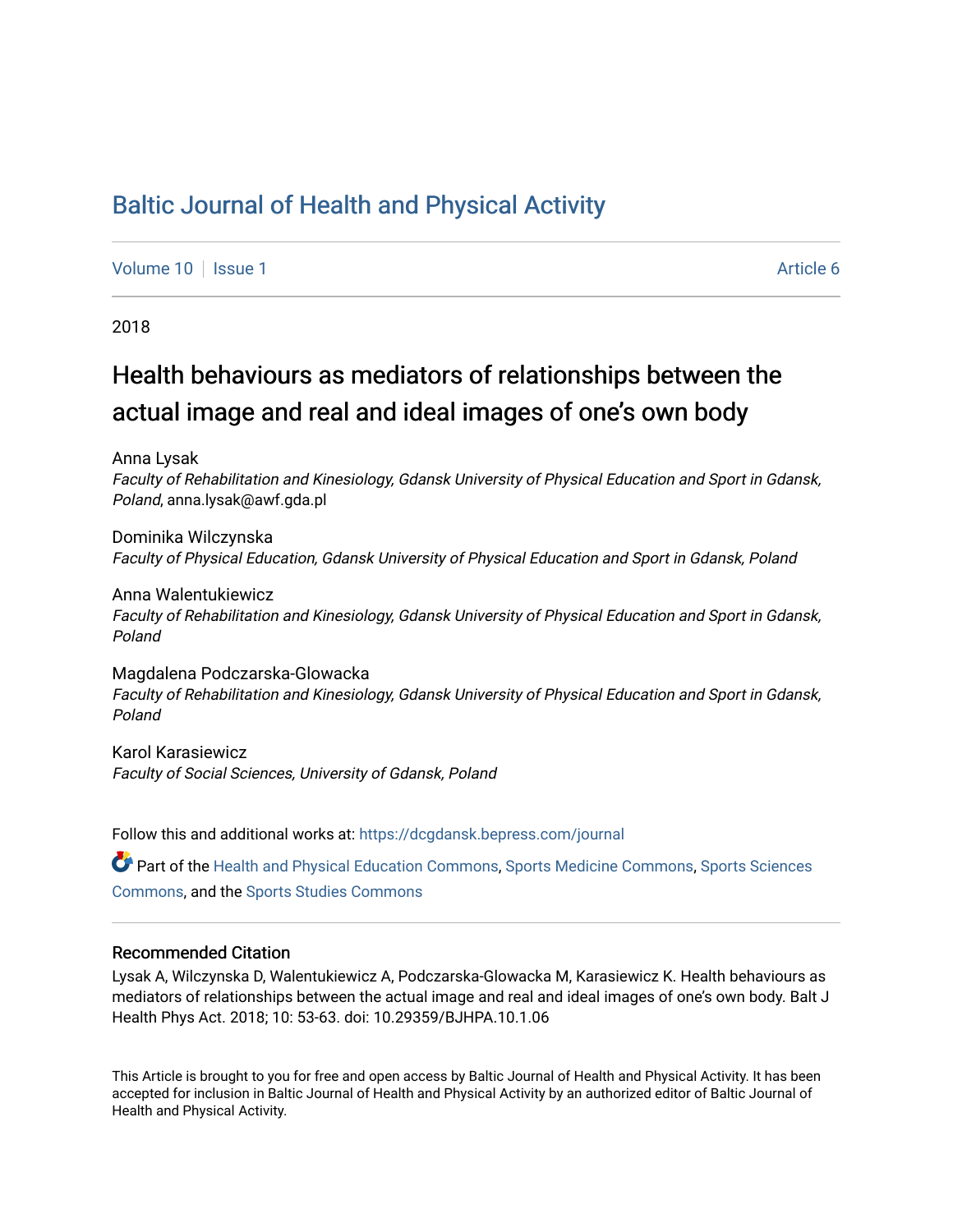**doi: 10.29359/BJHPA.10.1.06**

# **Health behaviours as mediators of relationships between the actual image and real and ideal images of one's own body**

**Anna Łysak<sup>1</sup> ABEF, Dominika Wilczyńska<sup>2</sup> DEFG, Anna Walentukiewicz<sup>1</sup> BC, Magdalena Podczarska-Głowacka<sup>1</sup> <sup>E</sup>, Karol Karasiewicz<sup>3</sup> <sup>C</sup>**

#### **Authors' Contribution:**

- **A** Study Design **B** Data Collection **C** Statistical Analysis **D** Data Interpretation **E** Manuscript Preparation **F** Literature Search **G** Funds Collection
- <sup>1</sup> Faculty of Rehabilitation and Kinesiology,
- Gdansk University of Physical Education and Sport in Gdansk, Poland 2 Faculty of Physical Education,
- Gdansk University of Physical Education and Sport in Gdansk, Poland
- <sup>3</sup> Faculty of Social Sciences, University of Gdansk, Poland

| abstract                 |                                                                                                                                                                                                                                                                                                                                                                                                                                                               |
|--------------------------|---------------------------------------------------------------------------------------------------------------------------------------------------------------------------------------------------------------------------------------------------------------------------------------------------------------------------------------------------------------------------------------------------------------------------------------------------------------|
| <b>Background:</b>       | Health behaviours are consolidated and modified throughout human life; however,<br>adolescence is a significant stage in the process of acquiring them. One of the identifiers<br>of the represented health behaviours is a proper level of body fat influenced by self-<br>assessment of own image.                                                                                                                                                          |
| <b>Material/Methods:</b> | The authors considered relationships between the real image, health behaviours and self-<br>assessment of own appearance; these were analysed using a sample of randomly selected<br>830 adolescents. The body composition analysis was conducted by means of bioelectrical<br>impedance, assessment of self-image was done with Stunkard's Figure Rating Scale, and<br>assessment of health behaviours was done with Juczyński's Health Behaviour Inventory. |
| <b>Results:</b>          | The mediatory role of health behaviours between the actual body outline and the self-<br>assessment of body image as well as the desired body was not observed; nonetheless,<br>most of the respondents wanted a slimmer body.                                                                                                                                                                                                                                |
| <b>Conclusions:</b>      | The observed difference between self-assessment of the real and the desired body and<br>the related consequences for physical and psychological health encourage one to include<br>promotion of a positive body image itself to stabilize high body self-esteem.                                                                                                                                                                                              |
| Kev words:               | body mass, health behaviours, body image, mediators.                                                                                                                                                                                                                                                                                                                                                                                                          |

### **article details**

|                              | Article statistics: Word count: 3,354; Tables: 3; Figures: 1; References: 48                                                                                                                                                                                                                                                                                                                                                                                                                                                                                                                                                                                                                                                                                                                                                                                  |
|------------------------------|---------------------------------------------------------------------------------------------------------------------------------------------------------------------------------------------------------------------------------------------------------------------------------------------------------------------------------------------------------------------------------------------------------------------------------------------------------------------------------------------------------------------------------------------------------------------------------------------------------------------------------------------------------------------------------------------------------------------------------------------------------------------------------------------------------------------------------------------------------------|
|                              | Received: September 2017; Accepted: December 2017; Published: March 2018                                                                                                                                                                                                                                                                                                                                                                                                                                                                                                                                                                                                                                                                                                                                                                                      |
|                              | <b>Full-text PDF:</b> http://www.balticsportscience.com                                                                                                                                                                                                                                                                                                                                                                                                                                                                                                                                                                                                                                                                                                                                                                                                       |
| Copyright                    | © Gdansk University of Physical Education and Sport, Poland                                                                                                                                                                                                                                                                                                                                                                                                                                                                                                                                                                                                                                                                                                                                                                                                   |
| Indexation:                  | Celdes, Clarivate Analytics Emerging Sources Citation Index (ESCI), CNKI Scholar (China National Knowledge<br>Infrastructure), CNPIEC, De Gruyter - IBR (International Bibliography of Reviews of Scholarly Literature in<br>the Humanities and Social Sciences), De Gruyter - IBZ (International Bibliography of Periodical Literature in<br>the Humanities and Social Sciences), DOAJ, EBSCO - Central & Eastern European Academic Source, EBSCO -<br>SPORTDiscus, EBSCO Discovery Service, Google Scholar, Index Copernicus, J-Gate, Naviga (Softweco, Primo<br>Central (ExLibris), ProQuest - Family Health, ProQuest - Health & Medical Complete, ProQuest - Illustrata: Health<br>Sciences, ProQuest - Nursing & Allied Health Source, Summon (Serials Solutions/ProQuest, TDOne (TDNet),<br>Ulrich's Periodicals Directory/ulrichsweb, WorldCat (OCLC) |
| <b>Funding:</b>              | The translation of the manuscript has been financed from the AWFIS statutory research funds, the project<br>No. DT2016WF/8/2016.                                                                                                                                                                                                                                                                                                                                                                                                                                                                                                                                                                                                                                                                                                                              |
|                              | <b>Conflict of interests:</b> Authors have declared that no competing interest exists.                                                                                                                                                                                                                                                                                                                                                                                                                                                                                                                                                                                                                                                                                                                                                                        |
| <b>Corresponding author:</b> | Dominika Wilczyńska PhD., Gdańsk University of Physical Education and Sport, ul. Górskiego 1, 80-336 Gdańsk,<br>Poland; e-mail: domiwilczynska@gmail.com                                                                                                                                                                                                                                                                                                                                                                                                                                                                                                                                                                                                                                                                                                      |
| <b>Open Access License:</b>  | This is an open access article distributed under the terms of the Creative Commons Attribution-Non-commercial<br>4.0 International (http://creativecommons.org/licenses/by-nc/4.0/), which permits use, distribution, and<br>reproduction in any medium, provided the original work is properly cited, the use is non-commercial and is<br>otherwise in compliance with the license.                                                                                                                                                                                                                                                                                                                                                                                                                                                                          |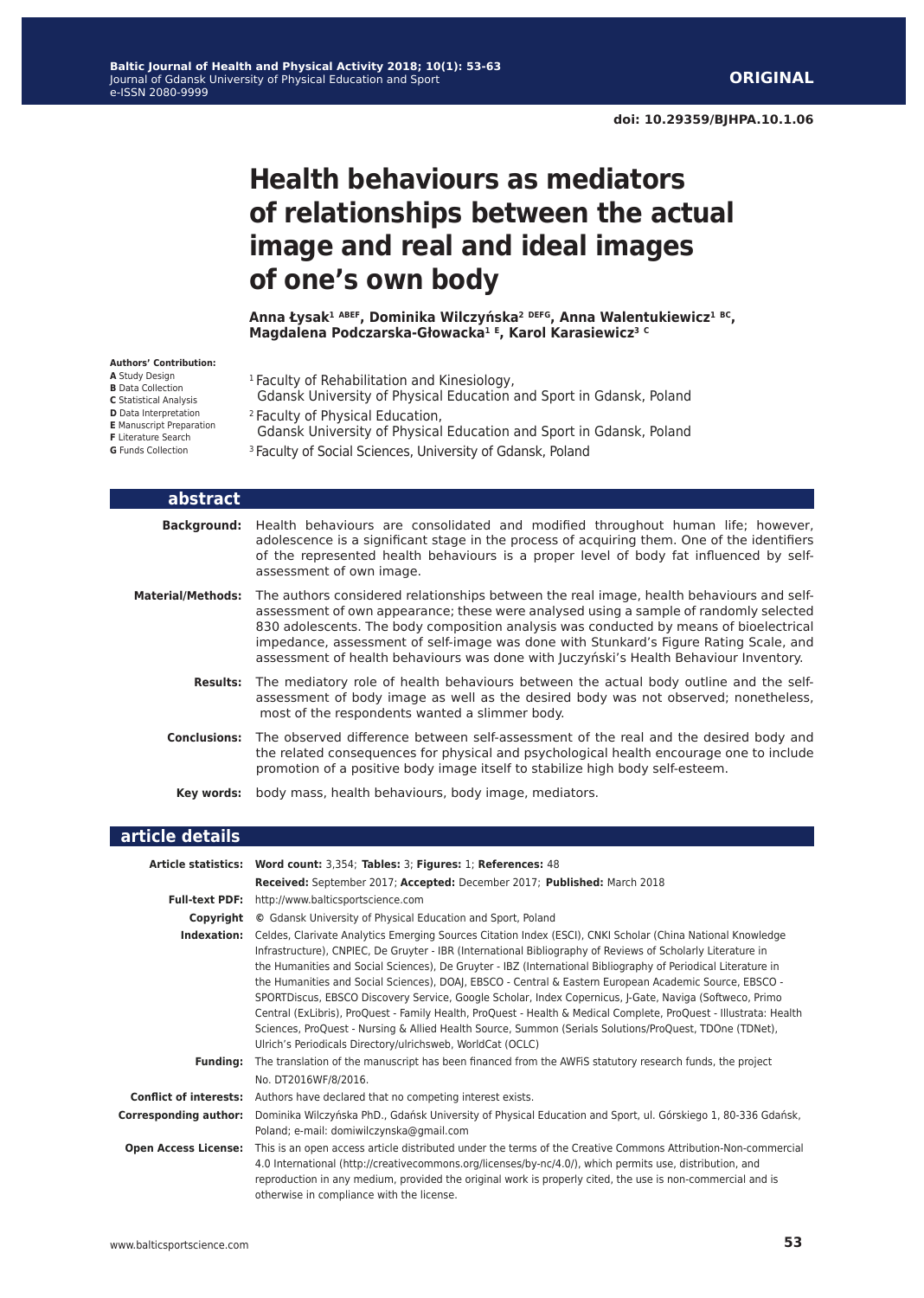Łysak A, Wilczyńska D, Walentukiewicz A, Podczarska-Głowacka M, Karasiewicz K. Health behaviours in actual image and real and ideal images of one's own body Balt J Health Phys Act 2018; 10(1): 53-63

### **introduction**

Defining the concept of "health behaviours" is not easy, as the issue itself has long been a subject of discussion to many scientists specialising in different fields of study. With regard to specific, and often different, approach of a particular scientific domain to the research subject, there have been different classifications and concepts for defining health behaviours [1].

It should be emphasised that these behaviours do not form a uniform construct which could be defined or operationalised in a form of "a positive lifestyle". Admittedly, in its specific sense, health behaviours are limited only to health-promoting activities which are used by an individual to protect, maintain and multiply values of health; however, in the broader perspective, their clearly subjective nature is emphasised and considerable significance of psychological mechanisms in these behaviours is indicated. The approach represented by Gochman goes beyond the area of evident activities, taking the influence of our beliefs, expectations, fixed ideas and emotions on health into consideration [2]. Actions taken by individuals result from the particular attitude towards health; and within the scope of health practices, these, among others, concern controlling body mass and following dietary recommendations, limiting the use of stimulants, participating in physical activities, coping with stress and negative emotions, and prophylactic behaviours [3] aimed at health promotion and limiting the risk of untimely death [4]. What is important, achieving these results is possible regardless of the initial value of the body mass index [5]. The latter, apart from body composition, was considered by the authors in order to assess the actual appearance. However, in the light of the latest research published in the International Journal of Obesity, the fact that maintaining the body mass index within the normal range should not be the main goal of good health condition is worth emphasising here [6]. Still, one cannot deny that body fatness and body mass and weight proportion indices determined by lifestyle, including health behaviours, may be treated as identifiers of health-promoting quality of the represented lifestyle [7].

The actual body image, which is measured with a level of fatness or other anthropometric indices (e.g. WhtR, WC), not necessarily and not always corresponds with a psychological representation of one's own somatic self. Among these representations, that is, different kinds of mental images as, for instance, body schema or integrated perceptive image of the somatic self, considering gender and the attributes of womanhood or manhood, one may also find the assessment of somatic self most of all concerning the assessment of own looks [8]. The body image is the notion coined by Schilder and it means the image of our own body which is created in our mind and it is the image of our body for us; this is a kind of self-perception developed and moulded with many factors: interpersonal, environmental and temporal one. According to Slide and Russel, the body image is a sensorial image of body shapes and sizes accompanied with feelings related to the whole body or body parts [9]. The significance of a body to psychological functioning of a human being is tremendous, as a body image constitutes one of the most significant components of self-image, the most representative part of Self. According to Higgins' theory, Self is a component of personal knowledge of an individual, a cognitive structure which is focused on experience related to own self [10].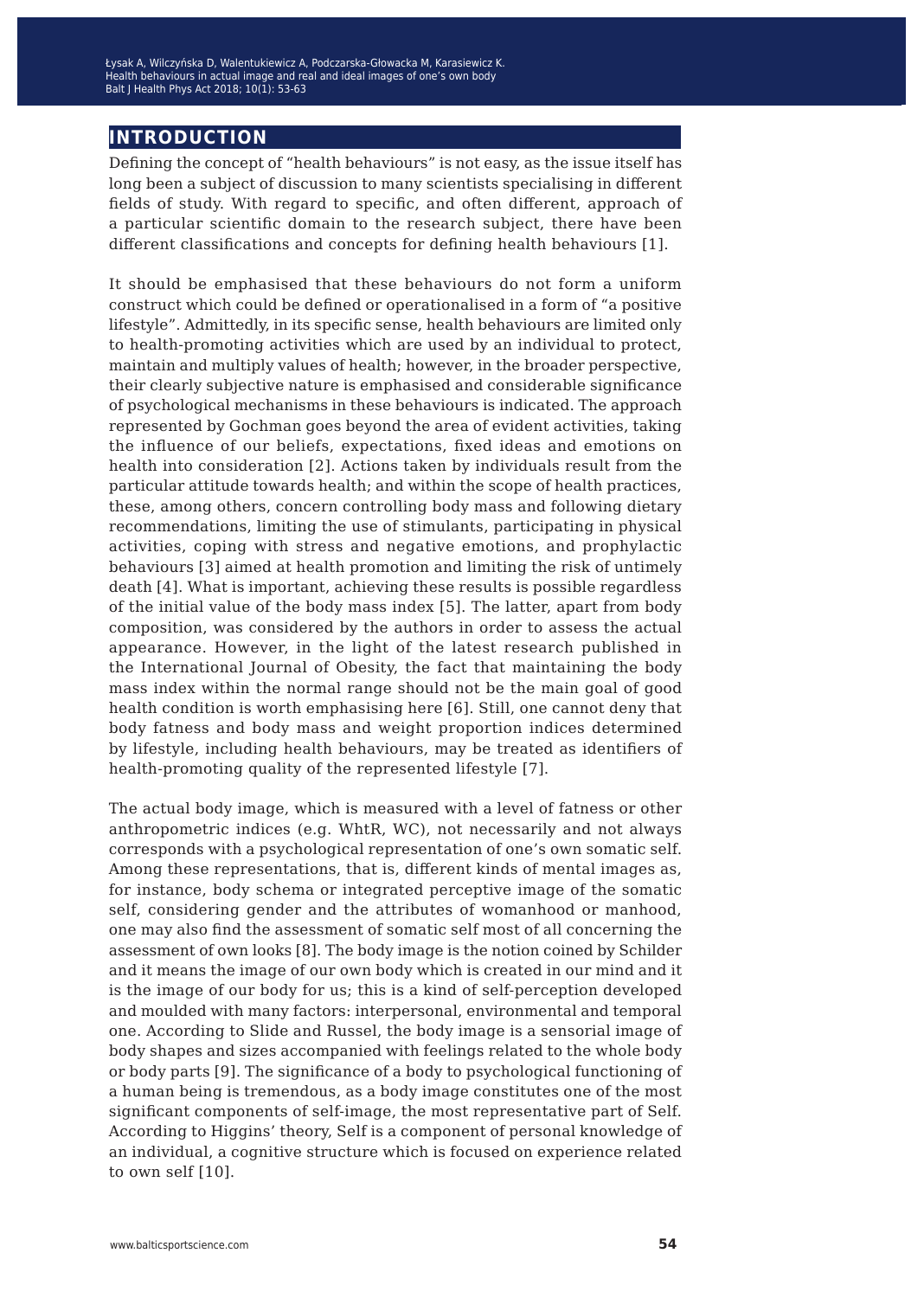The states of Self are described through two dimensions: objective (contents creating the particular state of Self) and subjective (the perspective used to determine the contents of a particular state of Self, the point of view used to observe one's self).

This article focuses on the objective dimension of Self. The theory distinguishes three components of Self. These represent the current, ideal and duty-imposing qualities which are perceived as standards or orientations of Self. The system of Self is a relation construct and that means that its functioning is dependent on relations/differences occurring between the mentioned, particular areas of Self, and this is within the interest of Higgins' self-discrepancy theory. By pursuing the ideal concept of self (ideal Self), the individual aims at obtaining positive results; on the other hand, by fulfilling obligations included in dutyimposing Self, he avoids negative results. The authors of this article found the relationships between the actual image, health behaviours and selfassessment of looks interesting; therefore, the research objective is an attempt at determining whether health behaviours constitute a variable intervening between the actual and the real and the ideal image of one's own figure in the group of adolescents in their late adolescence years.

## **material and methods**

The questionnaire survey was carried out in 2014 among 830 people (girls, women, boys, men) with the use of a diagnostic survey. Selection of the sample was random and the respondents were from 16 to 24 years old. As Trempała suggested, it was assumed that adolescence is a period from 10/12 years of age to 20/23 years of age and it includes two stages: early adolescence (10–16 years) and late adolescence (17–20/23 years). The boundaries of this period are conventional since these are determined by a specific character of biological development (puberty) and completion of the period of education [11]. The research was conducted by means of the auditory method, observing the anonymity principle. The authors of the study used the method of the diagnostic survey using the audit survey technique. The basic study tool was a questionnaire and a pictorial test of silhouettes. The research study used the standardised tools, among others: 1) Figure Rating Scale (FRS) [12] and 2) Health Behaviour Inventory [2].

Furthermore, anthropometric measurements were taken according to the standards and the respondents' body composition was analysed.

The assessment of self-image/body image was conducted by means of the Figure Rating Scale (FRS) test. This test shows ten figures diversified with regard to body mass, arranged from very thin (1) to obese (9). The respondents selected which figure is the most similar to their figure (defining the current figure) and which one is the most desired (defining the ideal figure). The bigger the observed discrepancy between the selected perceived body image and the idealised body image, the bigger dissatisfaction with one's own body. The particular figures had their estimated reflections in the ranges of values of the body mass index (BMI) and their interpretations. According to these, numbers 1,2 correspond with underweight; 3,4,5,6 correspond with body mass within the range of normal weight and 7,8,9 with overweight [13]. The effectiveness of this method has been confirmed in the previous observations of other authors [12, 14, 15].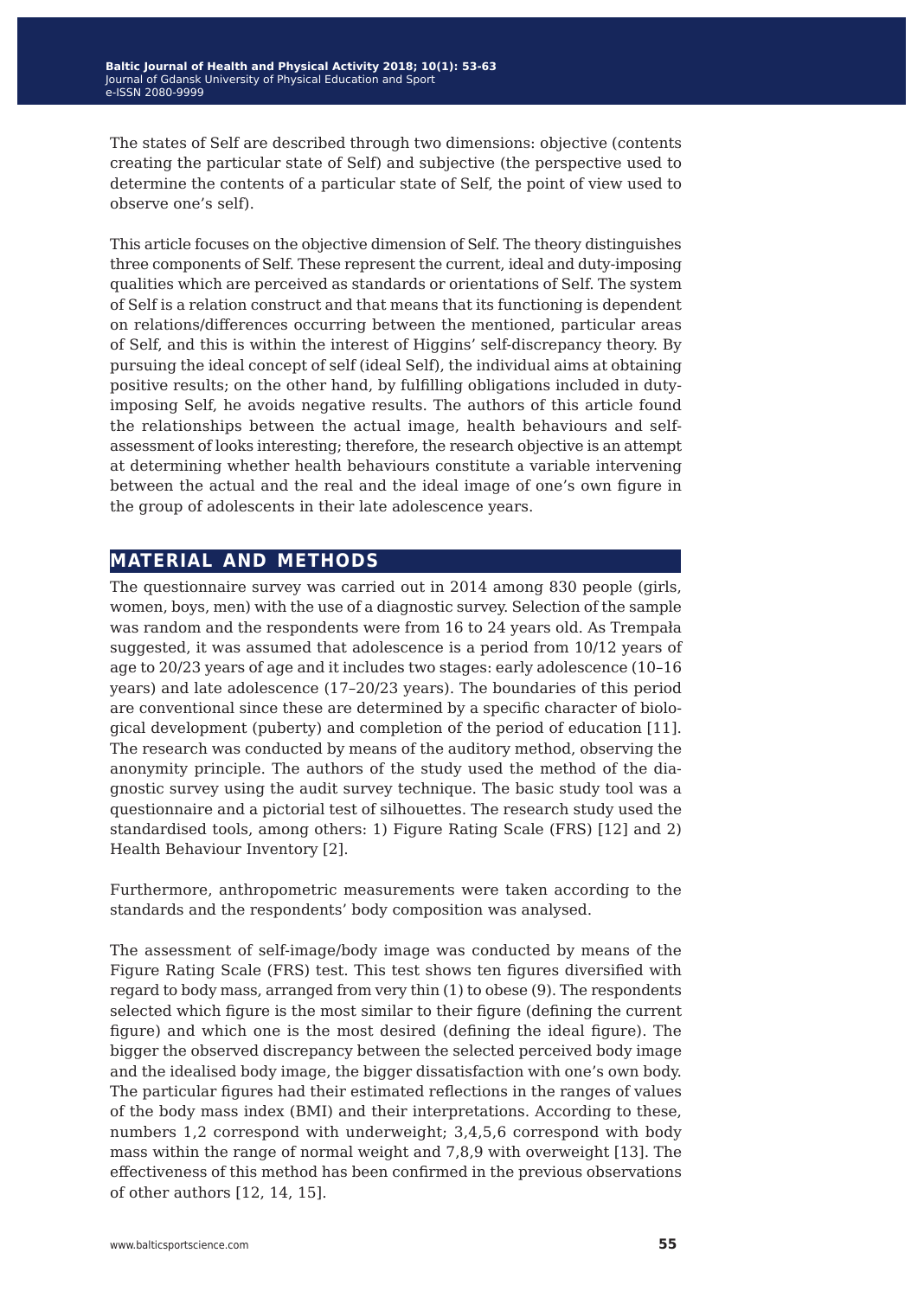The assessment of normality with regard to body mass was carried out on the basis of the body composition analysis. Body composition analysis is a quantitative diagnosis of components of human body composition using bioimpedance technology (BIA). On the basis of the conducted anthropometric analysis (these measurements were taken with the use of Martin's technique and tools) [16] of height and weight using SECA 217 stadiometer and TANITA SC 330 S body composition analyser, BMI index was calculated, which is the body mass (kg) divided by the square of the body height in metres [17]. According to the guidelines [18] of the World Health Organisation (WHO), the recommended value of this index should be 18.5–24.9 kg/m2. For respondents under 18 years of age, BMI index thresholds were used (which are equivalent to 18.5, 25 and 30 BMI values for adults), determined for underweight and overweight depending on the respondent's gender and age, developed by the International Obesity Task Force (IOTF) and published by Cole et al. [19, 20]. What is more, taking advantage of bioelectrical impedance (BIA) in Tanita SC 330 S analyser enabled calculating the respondents' body composition. The research consisted in measuring electrical resistance including soft tissue resistance and reactance passing electric current of low intensity though this tissue. By means of the BIA, the body mass, fat mass and lean tissue mass including the total body water (TBW) were measured in the respondents. The analyses were conducted according to the standard protocol on the basis of the manufacturer's recommendations [21].

The assessment of health behaviours (HB) was carried out by means of the Health Behaviour Inventory [2], which is a tool of self-description including 24 statements concerning different kinds of health behaviours. The possible answers included 5 categories: almost never, seldom, from time to time, often, almost always and points from 1 to 5 were attributed to these categories. The obtained points were summed up. The total health behaviour intensity index measured with the HBI scale, falls within 24–120 points. The higher the score, the higher intensity of the declared health behaviours. The obtained number of points was recalculated according to gender for sten scores and interpreted according to the categories of low (1–4 stens), average (5–6 stens) and high scores (7–10 stens). The article used the general assessment of the index of intensity of health-promoting behaviours and the index is derived from four categories of health behaviors: correct eating habits, preventive behaviors, positive mental attitudes and health practices.

#### **Statistical methods**

The statistical analysis was carried out on the basis of SPSS software (Statistical Package for Social Science). In order to answer the question which indices of the actual body figure enable one to significantly predict the real and the ideal image, the analysis was conducted with the use of the generalised leastsquares method (GLS). To estimate the mediatory influence of the postulated factors, the significance test for indirect and direct effects in the model of regression by the least-squares method with the estimation of 95% bootstrap confidence interval for estimators was applied.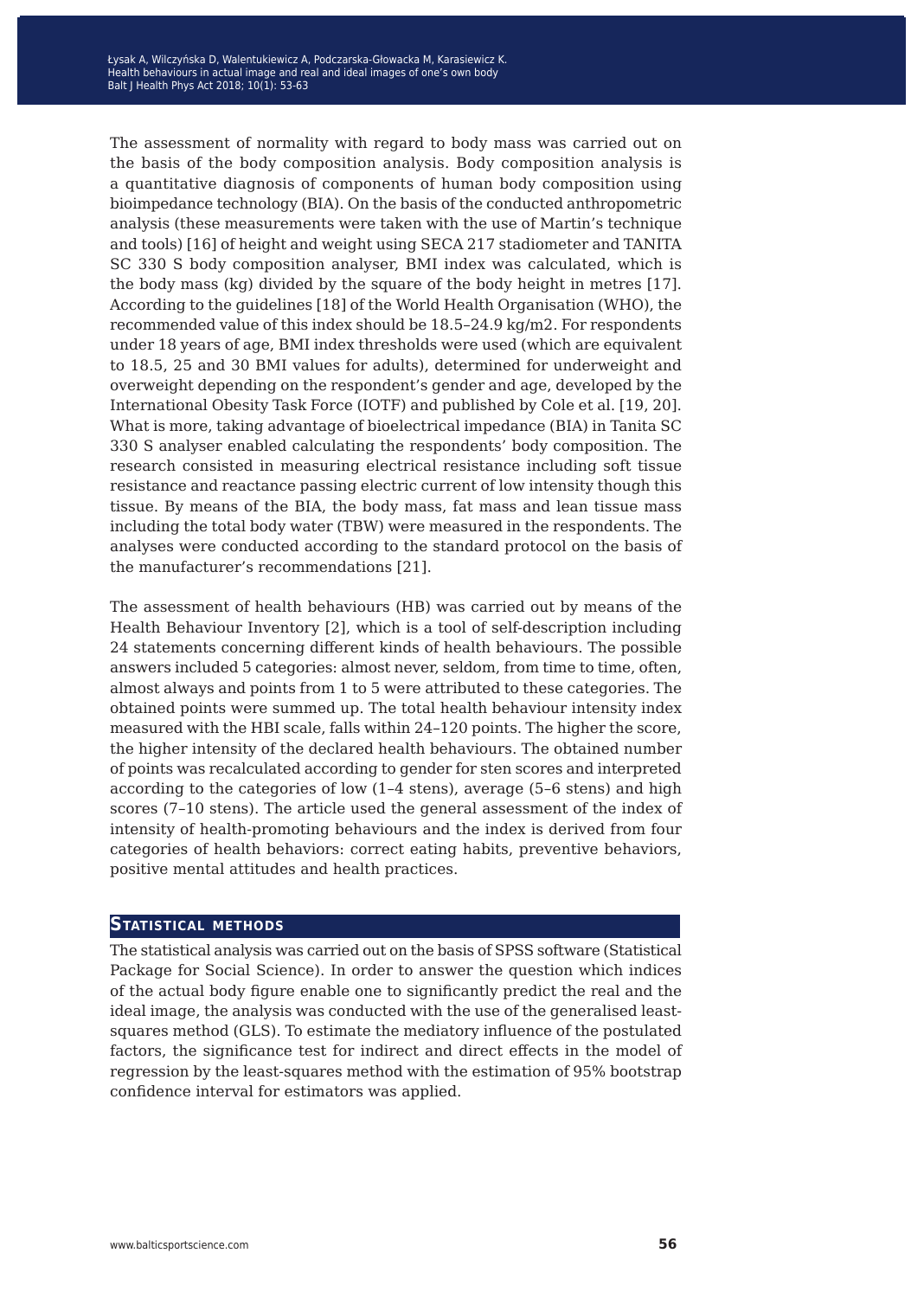## **results**

Within the analysed population, most of the respondents showed low and average level of health behaviours; 11.8% reached the declared high level of these behaviours. A detailed distribution is shown in Table 1.

The vast majority of respondents were characterised by the proper value of body mass index (Table 2) and body fatness (Table 3).

| Assessment of health<br>behaviour | N   | $\%$  | Cumulative % |
|-----------------------------------|-----|-------|--------------|
| Low                               | 420 | 50.6  | 50.6         |
| Average                           | 312 | 37.6  | 88.2         |
| High                              | 98  | 11.8  | 100.0        |
| Total                             | 830 | 100.0 | ۰            |

#### **Table 1.** Assessment of the respondents' health behaviours

| BMI value interpretation | N   | %     | Cumulative % |
|--------------------------|-----|-------|--------------|
| Underweight              | 96  | 11.6  | 11.6         |
| Normal weight            | 623 | 75.1  | 86.6         |
| Overweight               | 81  | 9.8   | 96.4         |
| Obesity                  | 30  | 3.6   | 100.0        |
| Total                    | 830 | 100.0 | -            |

| Fatness level interpretation | N   | $\frac{0}{0}$ | Cumulative % |
|------------------------------|-----|---------------|--------------|
| Unaccetable                  | 112 | 13.5          | 13.5         |
| Improper                     | 79  | 9.5           | 23.0         |
| Moderate                     | 145 | 17.5          | 40.5         |
| Reccomended                  | 351 | 42.3          | 82.8         |
| Proper                       | 143 | 17.2          | 100.0        |
| Total                        | 830 | 100.0         | ۰            |

Table 3. Assessment of the respondents' fatness level

The analysis showed discrepancies between the ideal and the real concept of self. The desire of most of the respondents was to have a slim body. The percentage distribution of the respondents according to their category of figures, respectively, of underweight, normal weight and overweight, is presented in Tables 4 and 5.

The results of the conducted analysis showed that the general result of the measurement of health behaviours is not a significant mediator of relationships between any of the indices of the actual figure and the ideal or real image. There is a significant relationship between the BMI ( $\beta$ =.26) and the TBW percentage (β =.12) and the health behaviours; however, it turns out that the relationship between health behaviours and the real or ideal image of own figure is insignificant (β =.00). Thus the conclusion that the general result of health behaviours does not play the role of mediator between the actual and real and ideal image of one's own figure (Fig. 1).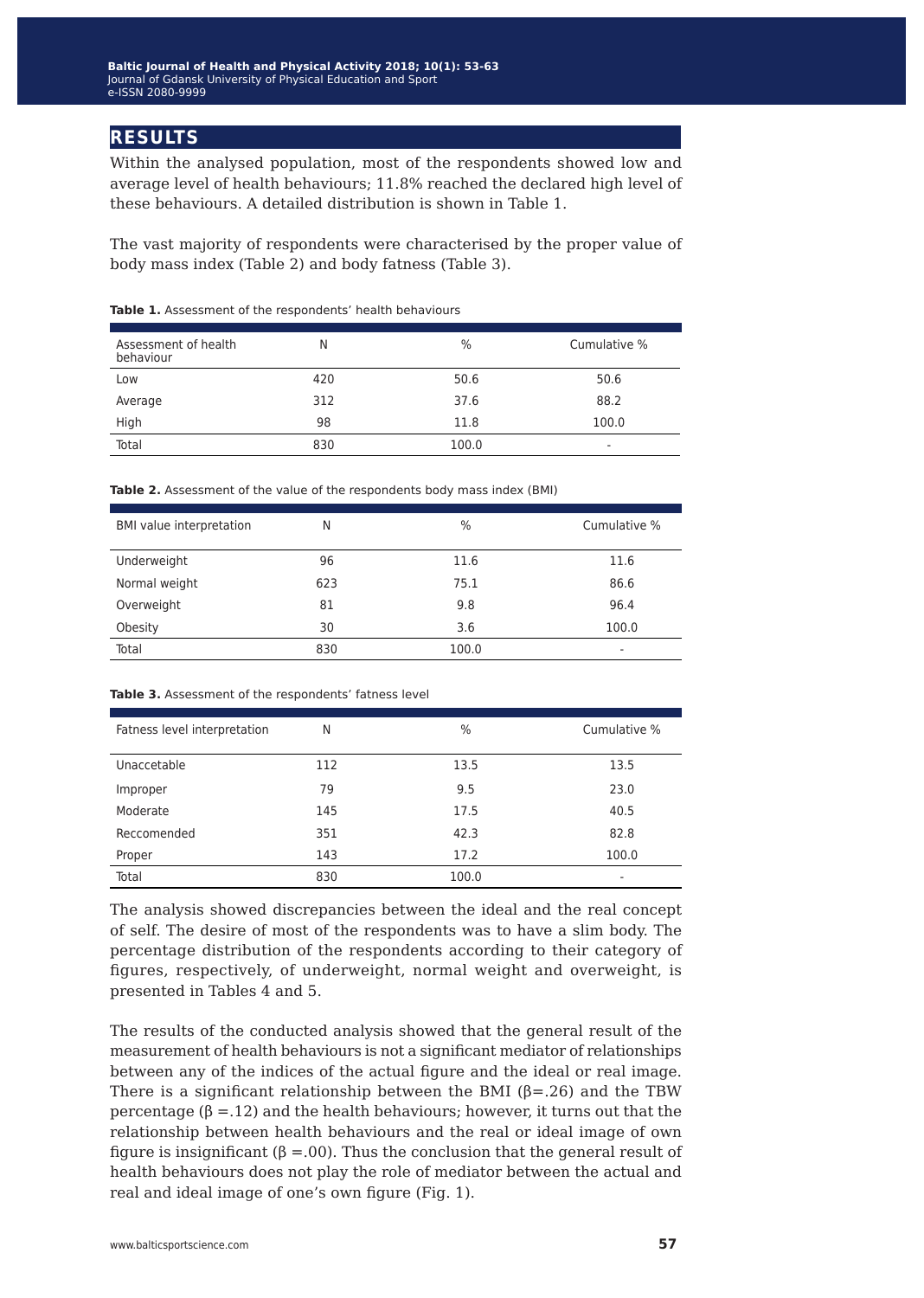ysak A, wiiczyńska D, v Balth behaviours in actual image and real and ideal images of one s ow ait J Health Phys Act 2018; 10(1): 53-63 Łysak A, Wilczyńska D, Walentukiewicz A, Podczarska-Głowacka M, Karasiewicz K. Health behaviours in actual image and real and ideal images of one's own body Balt J Health Phys Act 2018; 10(1): 53-63

| Real figure<br>(no. of figure type) | N              | $\%$  | Cumulative % |
|-------------------------------------|----------------|-------|--------------|
| 1                                   | 12             | 1.4   | 1.4          |
| $\overline{2}$                      | 92             | 11.1  | 12.5         |
| 3                                   | 236            | 28.4  | 41.0         |
| 4                                   | 311            | 37.5  | 78.4         |
| 5                                   | 124            | 14.9  | 93.4         |
| 6                                   | 36             | 4.3   | 97.7         |
| 7                                   | 13             | 1.6   | 99.3         |
| 8                                   | $\overline{2}$ | 0.2   | 99.5         |
| 9                                   | 4              | 0.5   | 100.0        |
| Total                               | 830            | 100.0 | ٠            |

| <b>Table 4.</b> The results of Stunkard's Figure Rating Scale for real somatic Self of the respondents |  |  |  |  |
|--------------------------------------------------------------------------------------------------------|--|--|--|--|
|--------------------------------------------------------------------------------------------------------|--|--|--|--|

**Table 5.** The results of Stunkard's Figure Rating Scale for ideal somatic Self of the respondents

| Desired figure<br>(no. of figure type) | N              | $\%$  | Cumulative % |
|----------------------------------------|----------------|-------|--------------|
| 1                                      | 28             | 3.4   | 3.4          |
| $\overline{2}$                         | 222            | 26.7  | 30.1         |
| 3                                      | 336            | 40.5  | 70.6         |
| $\overline{4}$                         | 200            | 24.1  | 94.7         |
| 5                                      | 34             | 4.1   | 98.8         |
| 6                                      | 3              | 0.4   | 99.2         |
| 7                                      | $\overline{2}$ | 0.2   | 99.4         |
| 8                                      | 1              | 0.1   | 99.5         |
| 9                                      | 4              | 0.5   | 100.0        |
| Total                                  | 830            | 100.0 |              |



**Fig. 1.** The resultant diagram of relationships for estimation of the mediatory effect of the general result of HBI for moulding of relationships between the actual figure and its ideal and real image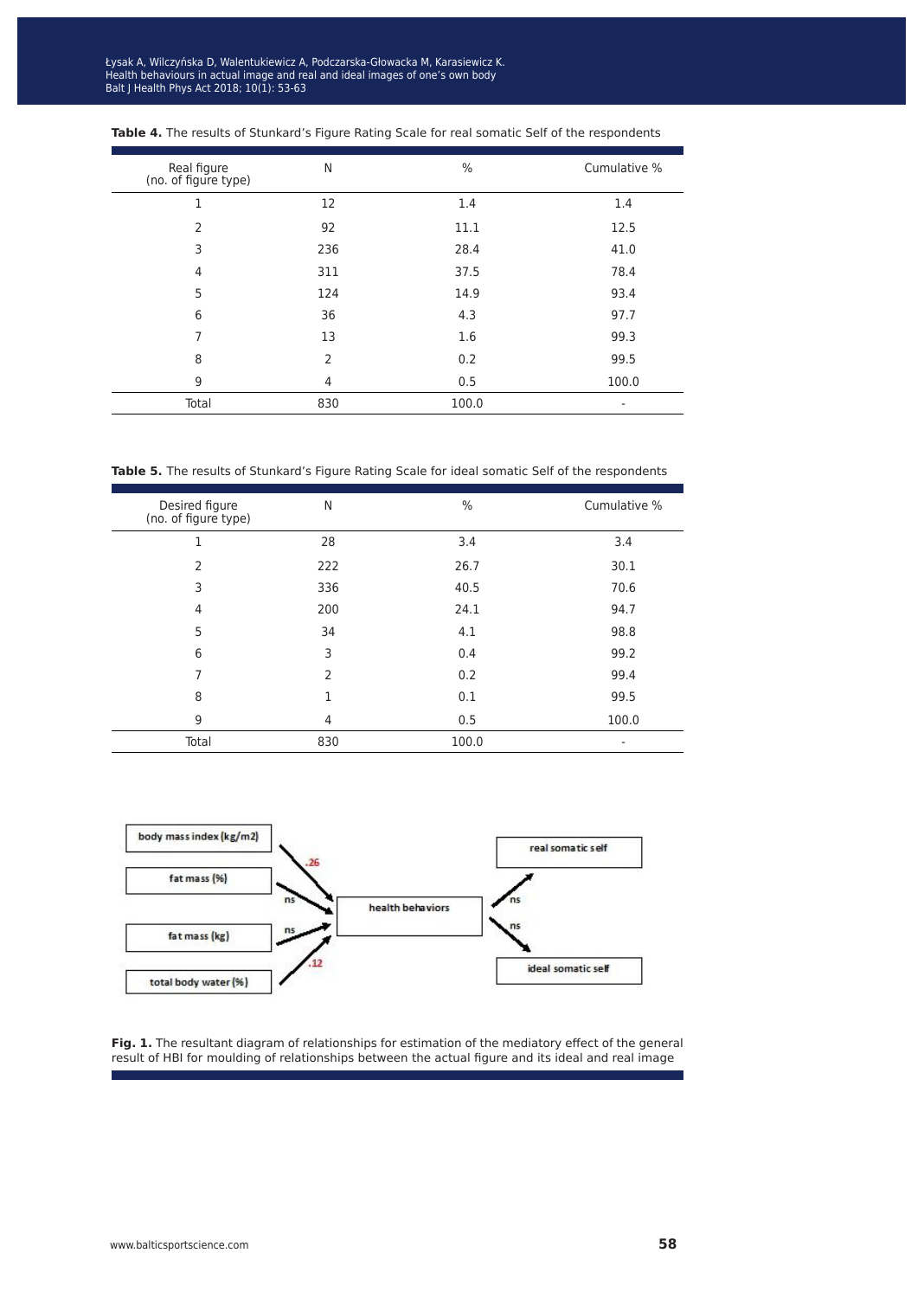## **discussion**

The analysis presented in the research results did not confirm the mediatory role of health behaviours between the actual figure, determined with the body mass composition and the BMI body mass and weight proportion, and the real and ideal image of one's own figure in the analysed group. The period of adolescence and early adulthood seemed especially interesting to the authors, most of all, due to the fact that, according to the literature on the subject, it is crucial to the development of own body image. As it turned out, the general self-assessment, therefore, the one including body self-assessment, decreases in adolescence, and the especially significant gender differences are noticed in the period of early adolescence when girls are characterised with its significantly lower level in relation to boys [11]. This does not have to mean though that these differences will also occur during late adolescence. Body self-assessment is a significant element of creating own identity for both boys and girls as well as young women and men [22]. Simultaneously, it is worth mentioning that the level of body self-assessment in adolescents is conditioned by numerous factors, including social, cultural and physical [23] and personality-based factors as, for instance, the sense of coherence [24].

In the analysed group, most of the respondents showed a strong willingness to have slim, thin figure. Therefore, the discrepancy between the current assessment of their own bodies and the image of the one they were willing to have is considerable. According to Higgin's theory, the existence of this discrepancy constitutes a cognitive structure and creates a certain kind of negative psychological situation related to emotional and motivational consequences [25]. The majority of respondents wanted a slim body which confirms the general trend and is not surprising as a slim body (desired, by the way, from an early age [26] seems to be a cultural requirement which is, nowadays, the perspective for people who use it to perceive themselves and others (these are times of liquid modernity, when, according to Bauman, among many quantifiers, people mention the duty of being fit, healthy, young or slim [27], and obesity is socially disapproved and associated with a lack of self-control, laziness, apathy, etc. [28]. The symptoms of this phenomenon can be observed, among others, at schools, where stigmatisation of people with excessive body mass often takes the form of psychological abuse and is connected with humiliation, derision, abusive gestures associated with one's overweight.

A similar situation can occur in the workplace where obese people experience different forms of prejudice and discrimination [29]. The stigma of obesity may mould interpersonal relations and be the source of negative life experiences. However, it should be emphasised that in the light of research studies this is not a rule, and the example here can be the analysis represented by Michoń [30]. The research studies using the figure rating scale test have sown that both women and men whose real somatic self is bigger than the ideal are less satisfied with their image. On the other hand, it is well known that regardless of the body size, its positive image brings about many health advantages, both those concerning physical and psychological health [31]. Promotion of the positive image of own bodiliness should be incorporated into all interventions related to modification of health behaviours. To men, the ideal of bodiliness is a muscular body [32] and to women, the ideal figure they wish to have is a slim body [33]. According to Walijewska [34] (after: Starzomska & Cywlik, 2013), "women and men are dragged by the media and advertisement into the game with no chances to win; being full of despair, passion and obsession,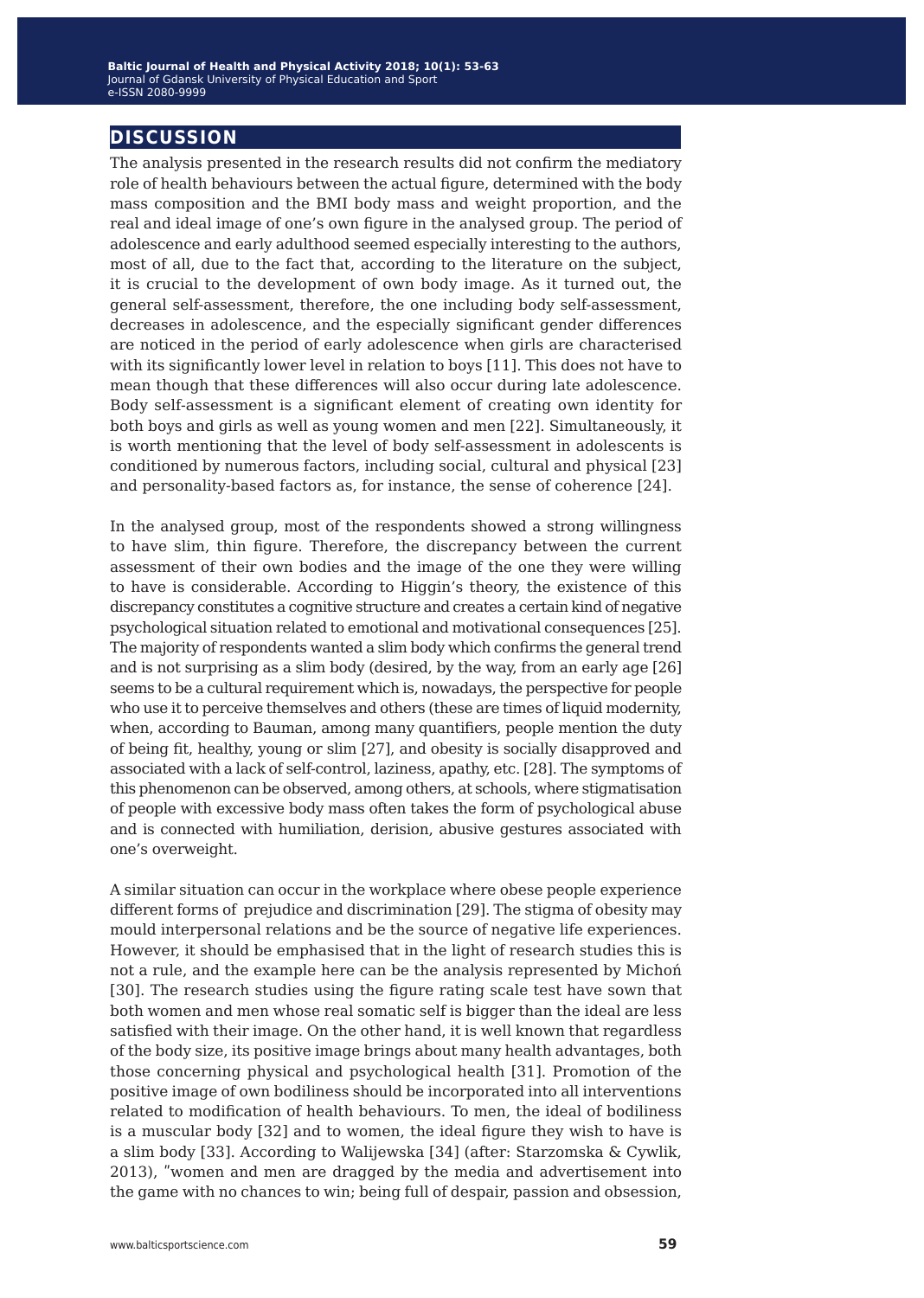they search for ways to realise ideals and cultural standards and become anorexic or bulimic instead – a tragic parody of youthfulness and beauty symbolised by a slim body, and, in the case of men - bigorexia". The research studies have shown that low body self-esteem in the early adulthood may be related to an increase in BMI index in adolescence [35].

The overview of the literature indicates the fact of inadequateness of body figure's perception by adolescents and young adults compared to the actual state, expressed with the value of body mass index. Simultaneously, with regard to health-harming activities connected with controlling the body mass, the need of educating young people in the ability of assessing own body mass is mentioned [36]. The relationships between the real body mass (body fatness indices) and body image (real somatic Self) are significant because of their impact on health behaviours. The negative interactions between BMI and the body image can be the reason for a lack of physical activity or eating disorders. In the analysed group, there were no considerable discrepancies between the figure self-assessment (real somatic Self) and the actual figure, assessed on the basis of the objective anthropometric indices, observed. On the other hand, there was, typical of this age group, difference in the scope of health behaviours; however, most of the respondents were characterised by their low or average level, and the high level was obtained only by 11.8%. The results received by the authors of this article are concurrent with the observations of other authors [37, 38, 39]. According to the overview of the literature on the subject, health is high in the hierarchy of values of adolescents and young adults (university students) and their knowledge of the rules of the so-called healthy lifestyle is quite extensive; however, this is not directly reflected in taking health-promoting actions [40]. It should be emphasised here that the influence of health behaviours on health indices is unquestionable [41, 42]; what is more, adolescents' health and their health behaviours have a direct bearing on their school performance and may constitute a prognostic factor of continuing education at a higher level [43, 44].

The results of own research showed a relationship between health behaviours and the height and weight index as well as fatness index; nonetheless, the relationship between the health behaviours and the ideal somatic Self or the real somatic self was insignificant. This suggests the interpretation that the awareness within the scope of the necessity of taking health-promoting actions and the need of considering different kinds of areas related to healthy habits, healthy diet and the proper amount of physical activity, sleep and relaxation remain outside the respondents interests due to their young age. What is more, some research studies show that adolescents often take actions to maintain or reduce weight which are not necessarily health-promoting, e.g. restrictive diets consisting in reducing a number of meals [45]. Important aspects of taking health-promoting actions are individual's beliefs in this scope [46]. However, healthy beliefs themselves are not enough since, according to the recommendations of social psychologists, one of the significant determinants of taking new actions are expectations regarding the effects of the future change, that is, the expected gains and losses. These may concern both health and social functioning and the assessment of Self [47]. The issues discussed by the authors revealed relationships between the represented health behaviours and body sizes, which, according to the literature on the subject, may be a positive or negative measure of health [48]. In the health behaviours – real somatic Self - ideal somatic Self relation there is no such dependence and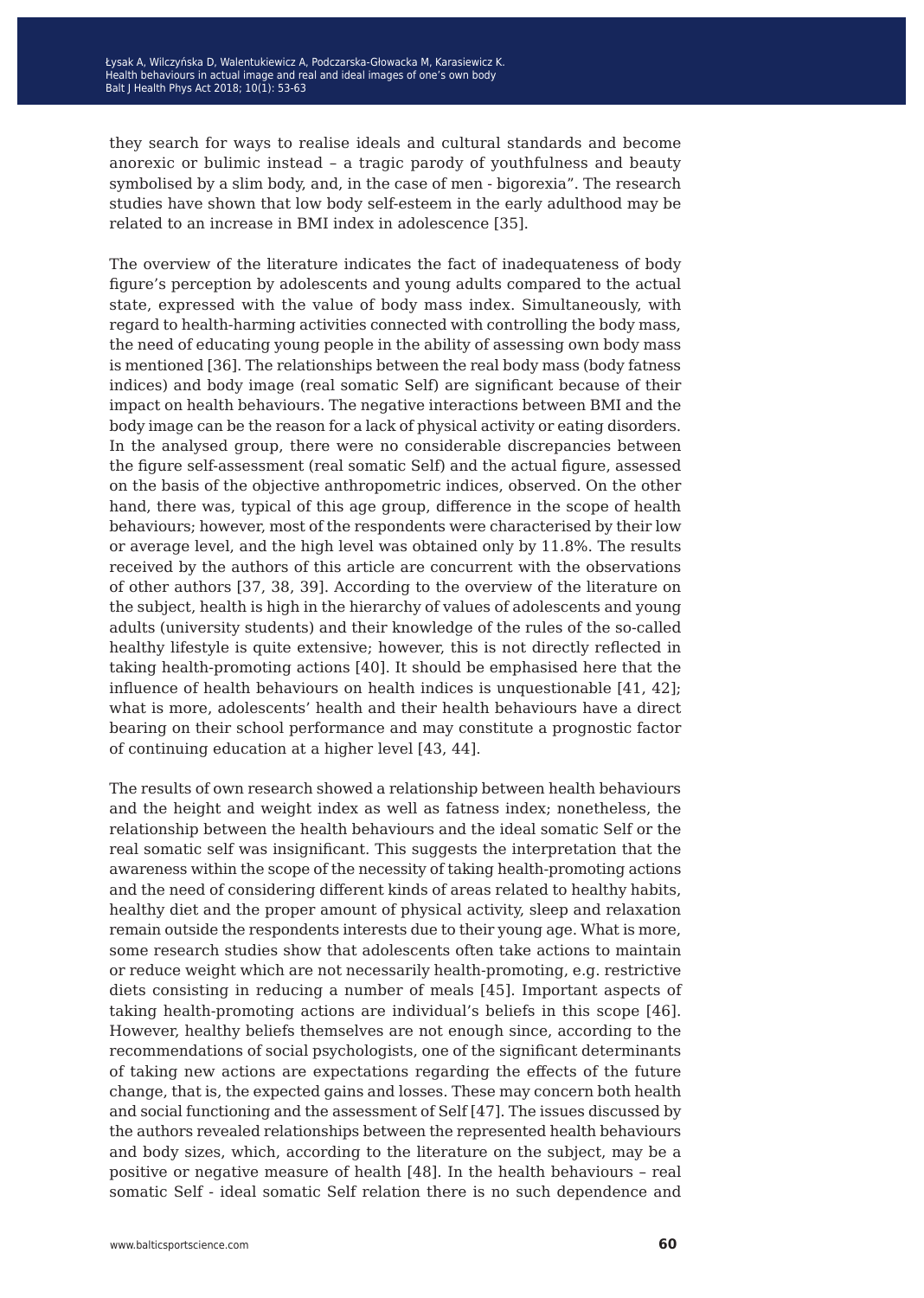this inclines the authors to continue the research in this scope. A future longitudinal research study taking the process of modifying health behaviours into consideration seems to be justified here.

Including adolescents and young adults in the research and leaving out other possible research groups causes the impossibility of generalizing the results for the whole population. In the future, one should broaden the research work concerning this subject to other age groups as well as the groups diversified sociodemographically, cognitively, psychologically, situationally or somatically. Considering the depths of the rooting of gender stereotypes in taking health- -related actions, the direction of further research should be the assessment of the mediatory role of these actions in women and men separately.

### **conclusions**

Getting to know the mutual relationships between health behaviours, body mass, its self-assessment and our desires concerning body looks is a challenge for preventive health care and health promotion. The authors of this article did not observe the mediatory role of health behaviours. A possible relationship between the process of modification of health behaviours and the discrepancy between the real somatic Self and the ideal somatic Self seems to be interesting and this provides a direction for further research. The observed discrepancy between self-assessment of the real and the desired figure and the related possible consequences for psychological and physical health incline one to include the promotion of a positive body image identified with a stable high body self-esteem.

#### **references**

- [1] Suls J, Krantz DS, Williams GC. Three strategies for bridging different levels of analysis and embracing the biopsychosocial model. Health Psychol. 2013;32(5):597-601. <https://doi.org/10.1037/a0031197>
- [2] Juczyński Z. Narzędzia pomiaru w promocji i psychologii zdrowia [Measurement tools in health promotion and health psychology]. Warszawa: PTP; 2009. Polish.
- [3] Gochman DS. Health Behaviour Emerging Research Perspectives. Louisville: Springer; 1998. [https://](https://doi.org/10.1007/978-1-4899-0833-9) [doi.org/10.1007/978-1-4899-0833-9](https://doi.org/10.1007/978-1-4899-0833-9)
- [4] Khaw KT, Wareham N, Bingham S, Welch A, Luben R, Day N. Combined impact of health behaviors and mortality in men and women: the EPIC-Norfolk prospective population study. PLoS Med. 2008;5(3):39- 47. <https://doi.org/10.1371/journal.pmed.0050012>
- [5] Matheson EM, King DE, Everett CJ. Healthy lifestyle habits and mortality in overweight and obese individuals. J Am Board Fam Med. 2012;25(1):9-15.<https://doi.org/10.3122/jabfm.2012.01.110164>
- [6] Tomiyama AJ, Hunger JM, Nguyen-Cuu J, Wells C. Misclassification of cardiometabolic health when using body mass index categories in NHANES 2005-2012. Int J Obesity. 2016;40(5):883-6. [https://](https://doi.org/10.1038/ijo.2016.17) [doi.org/10.1038/ijo.2016.17](https://doi.org/10.1038/ijo.2016.17)
- [7] Pasiut U. Związki stylu życia z poziomem otłuszczenia oraz typem dystrybucji tkanki tłuszczowej u młodych kobiet i mężczyzn studiujących w Krakowie [Correlations between lifestyle, fat level and type of fat distribution among young women and men studying in Cracow]. Medycyna Ogólna i Nauki o Zdrowiu. 2014;20(2):180-185. Polish.<https://doi.org/10.5604/20834543.1112235>
- [8] Mirucka B, Sakson-Obada O. Ja cielesne. Od normy do zaburzeń [Body Self. From norm to disorder]. Sopot: Gdańskie Wydawnictwo Psychologiczne; 2012. Polish.
- [9] Brytek-Matera A. Obraz ciała obraz siebie [Body image self image]. Warszawa: Wydawnictwo Diffin; 2008. Polish.
- [10] Bąk WE. Tory Higginsa teoria rozbieżności Ja [Tory Higgins's theory of the "self" descrepancy]. Przeg Psychol. 2002;45(1):39-55. Polish.
- [11] Trempała J. Psychologia rozwoju człowieka [Developmental psychology of humans]. Warszawa: Wydawnictwo Naukowe PWN; 2012. Polish.
- [12] Stunkard AJ, Sorensen T, Schulsinger F. Use of the Danish adoption register for the study of obesity and thinness. In: Stunkard AJ, Biering-Sørensen T, Schulsinger F, Kety SS, Rowland LP, Sidman RL, Matthysse S, eds. The genetics of neurological and psychiatric disorders. New York: Raven Press; 1983, 115-120.
- [13] Stunkard A. Old and new scales for the assessment of body image. Percept Motor Skill. 2000;90:930- 930.<https://doi.org/10.2466/pms.2000.90.3.930>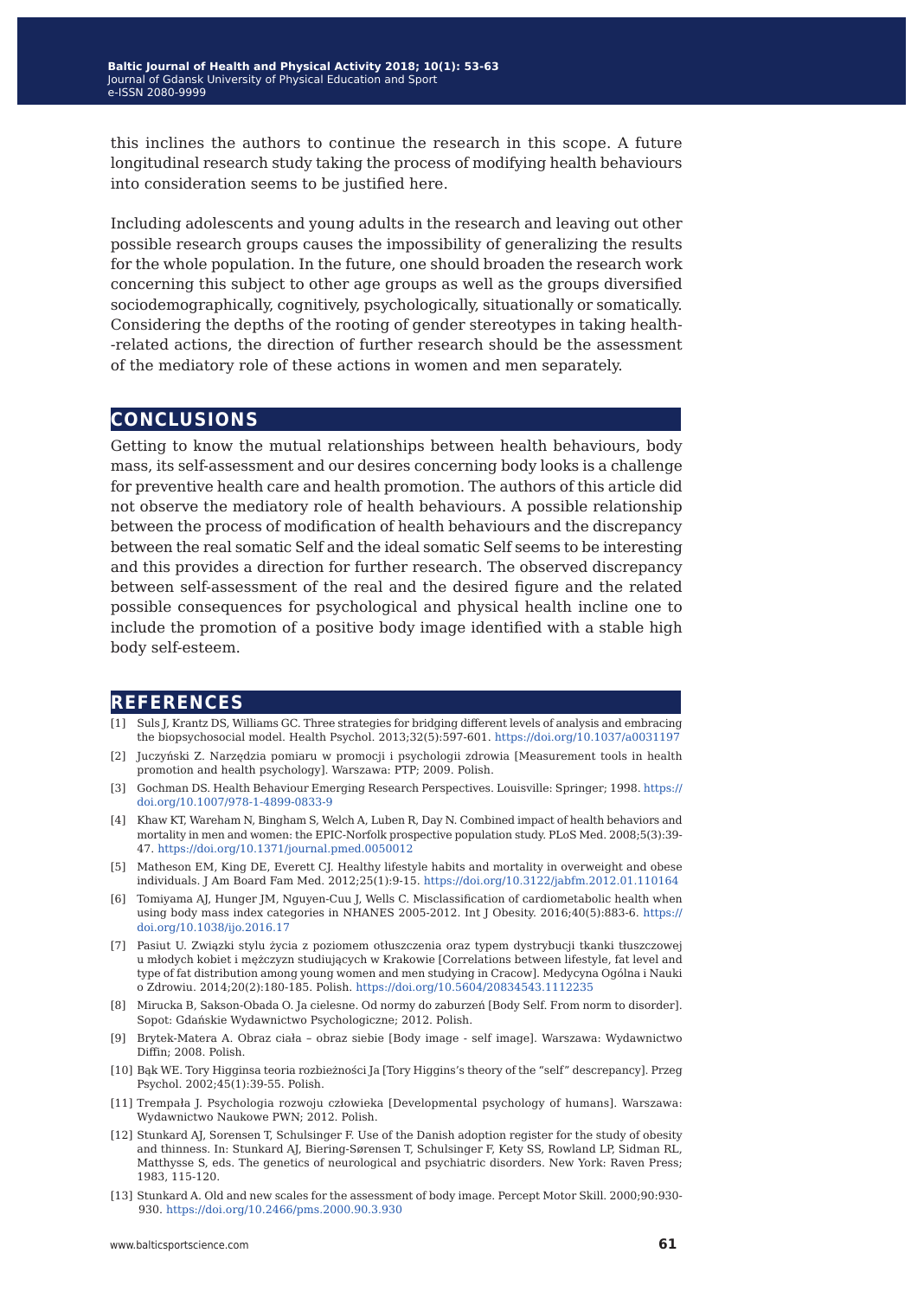- [14] Thompson JK, Altabe M. Psychometric qualities of the figure rating scale. Int J Eat Disorder. 1991;10:615-9. [https://doi.org/10.1002/1098-108X\(199109\)10:5<615::AID-EAT2260100514>3.0.CO;2-K](https://doi.org/10.1002/1098-108X(199109)10:5<615::AID-EAT2260100514>3.0.CO;2-K)
- [15] Thompson MA, Gray JJ. Development and validation of a new body image assessment tool. J Pers Assess.1995;64:258-269. [https://doi.org/10.1207/s15327752jpa6402\\_6](https://doi.org/10.1207/s15327752jpa6402_6)
- [16] Malinowski A, Bożiłow W. Podstawy antropometrii. Metody, techniki, normy [Basics of antropometry. Methods, techniques, norms]. Warszawa – Łódź: Wydawnictwo Naukowe PWN; 1997. Polish.
- [17] Global Database on Body Mass Index. World Health Organization. BMI Classification.WHO: Geneva; 2006.
- [18] Diet, nutrition and the prevention of chronic diseases. Report of the joint WHO/FAO expert consultation. WHO Technical Report Series, (916): Geneva; 2003.
- [19] Cole TJ, Bellizzi MC, Flegal KM, Dietz WH. (2000). Establishing a standard definition for child overweight and obesity worldwide: international survey. BMJ. 2000;320(7244):1240-1243. [https://](https://doi.org/10.1136/bmj.320.7244.1240) [doi.org/10.1136/bmj.320.7244.1240](https://doi.org/10.1136/bmj.320.7244.1240)
- [20] Cole TJ, Flegal KM, Nicholls D, Jackson AA. Body mass index cut offs to define thinness in children and adolescents: international survey. BMJ. 2007;335(7612):194-201. [https://doi.org/10.1136/](https://doi.org/10.1136/bmj.39238.399444.55) [bmj.39238.399444.55](https://doi.org/10.1136/bmj.39238.399444.55)
- [21] Lewitt A, Mądro E, Krupienicz A. Podstawy teoretyczne i zastosowania analizy impedancji bioelektrycznej (BIA) [Theoretical foundations and applications of bioelectric impedance analysis]. Endokrynol Otyłość. 2007;4:79-84. Polish.
- [22] Jones DC, Smolak L. Body image during adolescence: A developmental perspective. Chapter ·December. In: Levesque RJR, ed. Encyclopedia of Adolescence Louisville: Springer; 2011, 77-86. <https://doi.org/10.1016/B978-0-12-373951-3.00005-3>
- [23] Voelker DK, Reel JJ, Greenleaf C. Weight status and body image perceptions in adolescents: Current perspectives. Adolesc Health Med Ther. 2015;6:149-158.<https://doi.org/10.2147/AHMT.S68344>
- [24] Buddeberg-Fischer B, Klaghofer R. Development of body image in adolescence. Praxis der Kinderpsychologie und Kinderpsychiatrie. 2002;51(9):697-710.
- [25] Rybicka-Klimczyk A, Brytek-Matera A. Wizerunek ciała i jego wymiary a aspekty behawioralne zaburzeń odżywiania u zdrowych kobiet w różnych fazach rozwojowych [Dimensions of body image and behavioral aspects of eating disorders in healthy women in various stages of development]. Endokrynol Otyłość.2008;4(4):143-151. Polish.
- [26] Dittmar H, Halliwell E, Ive S. Does barbie make girls want to be thin? The effect of experimental exposure to images of dolls on the body image of 5- to 8-year-old girls. Develop Psychol. 2006;42(2):283- 292. <https://doi.org/10.1037/0012-1649.42.2.283>
- [27] Bauman Z. 44 listy ze świata płynnej nowoczesności [44 letters from the world of fluent modernity]. Kraków: Wydawnictwo Literackie; 2011. Polish.
- [28] Vigarello G. Historia otyłości [ The history of obesity]. Warszawa: Wydawnictwo Aletheia; 2012. Polish.
- [29] Puhl RM, Heuer CA. The stigma of obesity. A review and update. Obesity. 2009;17(5):941-964. [https://](https://doi.org/10.1038/oby.2008.636) [doi.org/10.1038/oby.2008.636](https://doi.org/10.1038/oby.2008.636)
- [30] Michoń P. Otyłość i nadwaga a jakość życia Polaków [Obesity andf overweight and quality of life among Polish]. Studia Ekonomiczne. 2014;179: 51-62. Polish.
- [31] Gillen MM. Associations between positive body image and indicators of men's and women's mental and physical health. Body Image. 2015;13(3):67-74.<https://doi.org/10.1016/j.bodyim.2015.01.002>
- [32] Behar R, Molinari D. Muscle dysmorphia, body image and eating behaviors in two male populations. Revista Medica de Chile. 2010;138(11):1386-1394. [https://doi.org/10.4067/S0034-](https://doi.org/10.4067/S0034-98872010001200007) [98872010001200007](https://doi.org/10.4067/S0034-98872010001200007)
- [33] Mintem GC, Gigante DP, Horta B. Change in body weight and body image in young adults: A longitudinal study health behaviour, health promotion and society. Bio Med Central Public Health. 2015;15(1):222-229. <https://doi.org/10.1186/s12889-015-1579-7>
- [34] Starzomska M, Cywlik M. W poszukiwaniu przyczyn bigoreksji: Wizerunek ciała a dobrostan u mężczyzn uczęszczających do siłowni w świetle wyników badań własnych [In search of the causes of bigorexia: Body image and well-being in men attending gym in the light of own research results]. Kwartalnik Naukowy Fides Et Ratio. 2013;1(13):204-217. Polish.
- [35] Eisenberg ME, Neumark-Sztainer D, Paxton SJ. Five-year change in body satisfaction among adolescents. J Psychosom Res. 2006;61:521-7.<https://doi.org/10.1016/j.jpsychores.2006.05.007>
- [36] Wojtyła-Buciora P, Marcinkiewicz JT. Sposób żywienia, zadowolenie z własnego wyglądu i wyobrażenie o idealnej sylwetce młodzieży licealnej [The way of eating, the satisfaction of one's own appearance and the image of the perfect silhouette of high school students]. Probl Hig Epidemiol. 2010;91(2):227-232. Polish.
- [37] Bucksch J, Sigmundova D, Hamrik Z, et al. International trends in adolescent screen-time behaviors from 2002 to 2010. J Adolesc Health. 2016;58(4):417-425. [https://doi.org/10.1016/j.](https://doi.org/10.1016/j.jadohealth.2015.11.014) [jadohealth.2015.11.014](https://doi.org/10.1016/j.jadohealth.2015.11.014)
- [38] Canha L, Simões C, Matos MG, Owens L. Well-being and health in adolescents with disabilities. Psicologia: Reflexão e Crítica. 2016;29(1):1-8.<https://doi.org/10.1186/s41155-016-0041-9>
- [39] Kuntsche E, Ravens-Sieberer U. Monitoring adolescent health behaviours and social determinants cross-nationally over more than a decade: Introducing the Health Behaviour in School-Aged Children (HBSC) study supplement on trends. Eur J Public Health. 2015;25(2):1-3. [https://doi.org/10.1093/](https://doi.org/10.1093/eurpub/ckv009) [eurpub/ckv009](https://doi.org/10.1093/eurpub/ckv009)
- [40] Rasińska R. Analiza wybranych wyznaczników kształtowania postaw prozdrowotnych młodzieży akademickiej. Rozprawa doktorska [Analysis of selected determinants of developing healthy attitudes of students. PhD dissertation]. Poznań: Uniwersytet Medyczny im. Karola Marcinkowskiego w Poznaniu. Wydział Nauk o Zdrowiu; 2010. Polish.